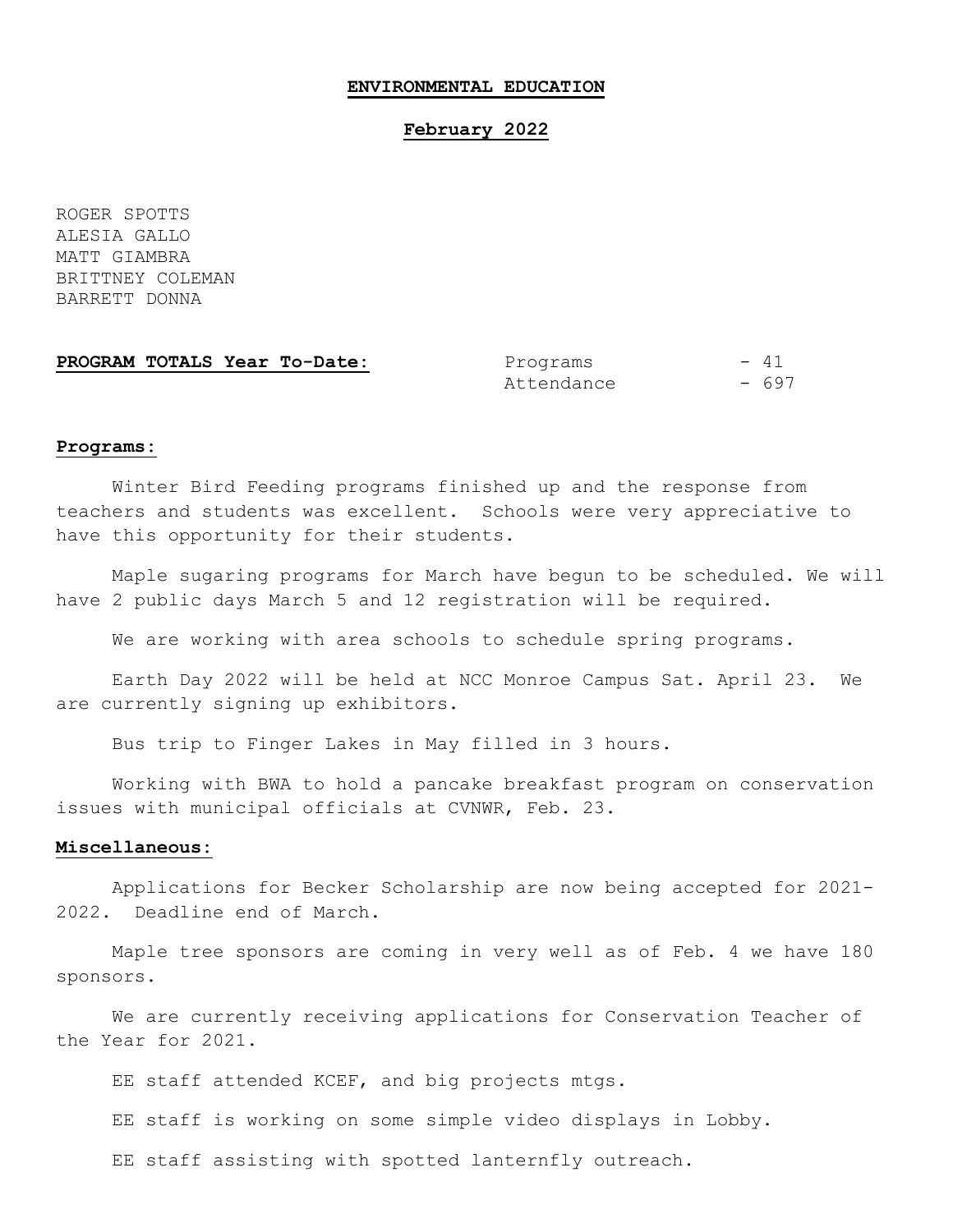# **PROGRAM SUMMARY**

## **January**

| Sat. Jan. 8    | Public Winter children's program                   | $\mathbf{2}$   |
|----------------|----------------------------------------------------|----------------|
| Mon. Jan. 10   | JM Hill Kind. Bird Feeding (2 progs.)              | 40             |
| Tues. Jan. 11  | JM Hill Kind. Bird Feeding (2 progs.)              | 38             |
| Tues. Jan. 11  | Arlington Kind. Bird Feeding                       | 25             |
| Wed. Jan. 12   | Morey Kind. Bird Feeding (2 progs.)                | 40             |
| Fri. Jan. 14   | B-Day Party                                        | 8              |
| Wed. Jan. 19   | Chipperfield Kind. Bird Feeding (4 progs.)         | 67             |
| Thurs. Jan. 20 | Hamilton Kind. Bird Feeding (2 progs.)             | 30             |
| Thurs. Jan. 20 | Chipperfield Kind. Bird Feeding (2 Progs.)         | 35             |
| Fri. Jan. 21   | Chipperfield Kind. Bird Feeding                    | 17             |
| Fri. Jan. 21   | Hamilton Kind. Bird Feeding                        | 12             |
| Sat. Jan. 22   | Public Discovery Hike KC                           | $\mathbf{2}$   |
| Mon. Jan. 24   | CREC Kind/1st Bird Feeding (2 progs.)              | 37             |
| Tues. Jan. 25  | CREC Kind./1st Bird Feeding (2 progs.)             | 41             |
| Wed. Jan. 26   | CREC Kind./1st Bird Feeding (2 progs.)             | 42             |
| Thurs. Jan. 27 | CREC Kind./1st Bird Feeding (2 progs.)             | 40             |
| Thurs. Jan. 27 | Growing Concern Kind. Bird Feeding                 | 15             |
| Fri. Jan. 28   | CREC Kind./1 <sup>st</sup> Bird Feeding (2 progs.) | 36             |
| Mon. Jan. 31   | CREC Kind./1 <sup>st</sup> Bird Feeding (3 progs.) | 54             |
| February       |                                                    |                |
| Tues. Feb. 1   | CREC Kind./1 <sup>st</sup> Bird Feeding (2 progs.) | 36             |
| Tues. Feb. 1   | Lake-In-The-Clouds Eagle Trip                      | 5 <sup>5</sup> |
| Wed. Feb. 2    | CREC Kind./1 <sup>st</sup> Bird Feeding (2 progs.) | 39             |